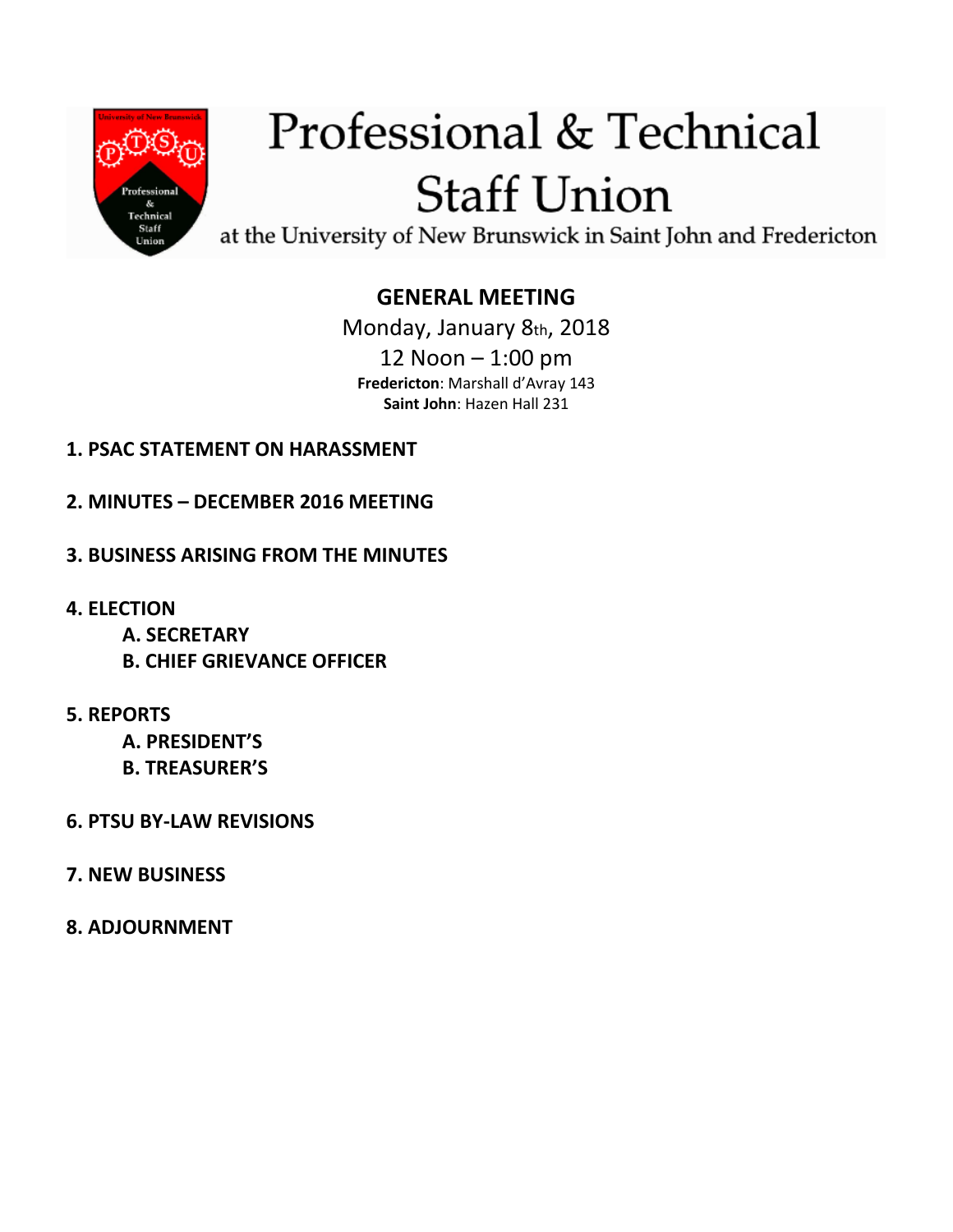## **Minutes of Annual General Meeting Professional and Technical Staff Union** UNB (Fredericton and Saint John campuses)

(PSAC Local 60551)

| January 8th, 2018                                                                                        |  |  |
|----------------------------------------------------------------------------------------------------------|--|--|
| $12:00 \text{ pm} - 1:00 \text{ pm}$                                                                     |  |  |
| Room 143 – Marshall d'Avary Hall, UNB Fredericton campus<br>Room 231 - Hazen Hall, UNB Saint John campus |  |  |
| Dawn Dignam - President, PTSU (PSAC Local 60551)                                                         |  |  |
| Chris Miller                                                                                             |  |  |
| 32 members<br>(Fredericton $-25 \setminus$ Saint John $-7$ )                                             |  |  |
|                                                                                                          |  |  |

The Chairperson called the meeting to order at approximately 12:05 pm.

The Chairperson welcomed and thanked everyone for attending.

The Chairperson presented the agenda.

#### **1) PSAC Statement on Harassment**

The Secretary read the PSAC Harassment Policy.

#### **2) Adoption of Minutes – Annual General Meeting of December 1, 2015**

The minutes from the 2016 AGM were presented. No questions arose from the minutes.

#### **3) Business Arising From the Minutes**

There was no business arising from the minutes.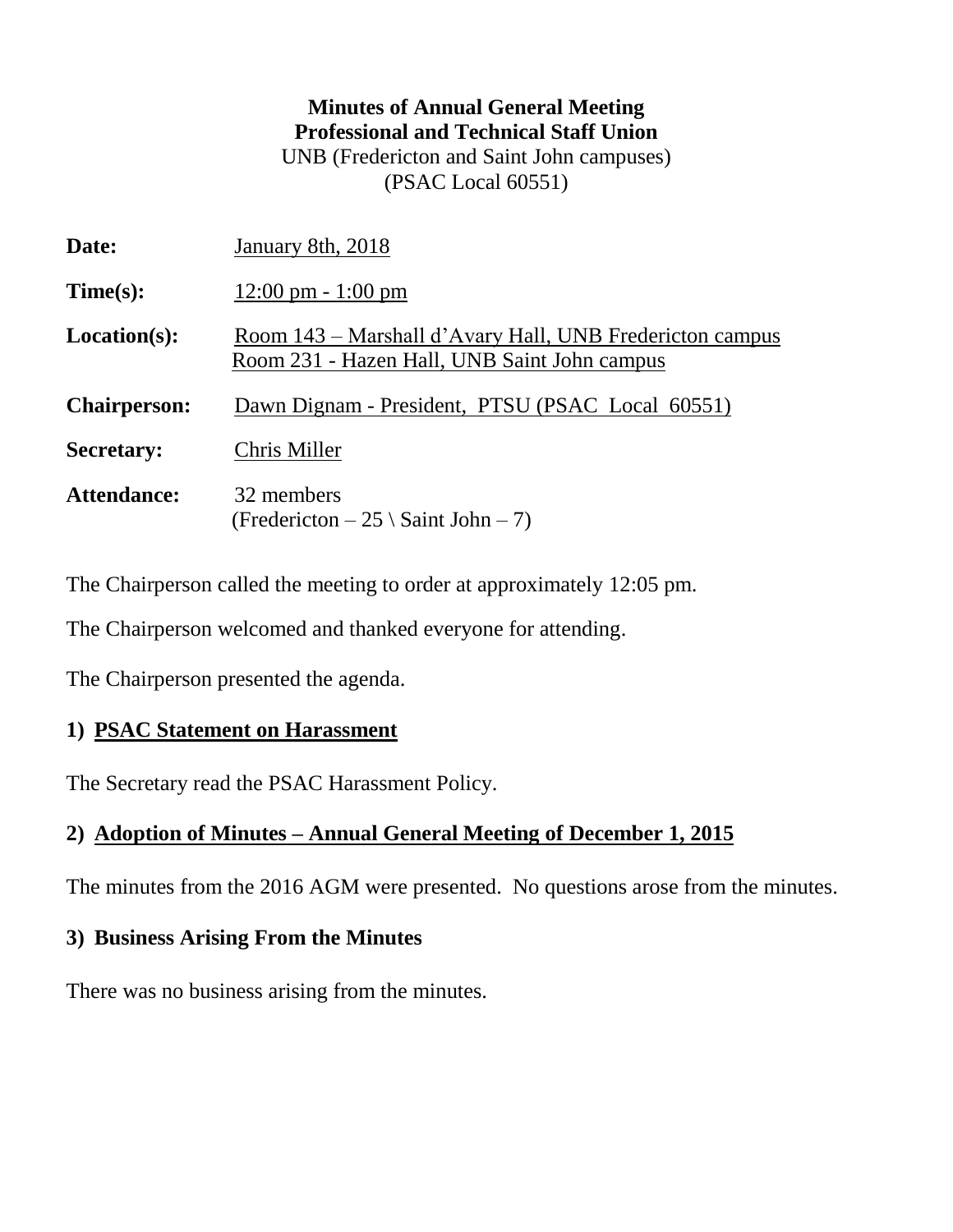## **4) Election**

#### **a. Secretary**

Nominated for Secretary – Chris Miller Nomination accepted. Elected by acclamation.

## **b. Chief Grievance Officer**

Nominated for Chief Grievance Officer – Tanya Pitt Nomination accepted. Elected by acclamation.

## **5) Reports**

The chairperson presented the President's report which included an update on Bargaining / Conciliation. We have completed more work in seven days of conciliation that we have in the previous six months of bargaining. We feel that having an independent third-party in the room has helped move things forward more quickly. The President also discussed the PSAC national Triennial Convention and the Vacation Purchase Plan, see Appendix A for more details.

The President and Executive Committee received questions from the floor and one important question was regarding timeliness of information about bargaining. The Secretary announced a plan to have a monthly newsletter that we would use to improve this communication. The first newsletter will be available before the end of the month. The Executive also agrees to improve our website as soon as possible.

The Treasurer (Ed Goodfellow) gave a report on the union's finances. The update included expenses for the year and our current balance, see Appendix B.

## **6) PTSU By-Laws Revision**

The chairperson presented one (1) motions to amend our by-laws to include a Past President position and Member Services/Professional Officer(s), see Appendix C.

## **Motion: That By-Laws be updated as proposed. Motion carried by vote.**

## **7) New Business**

The Chairperson motioned to adjourn the meeting at approximately 12:40pm.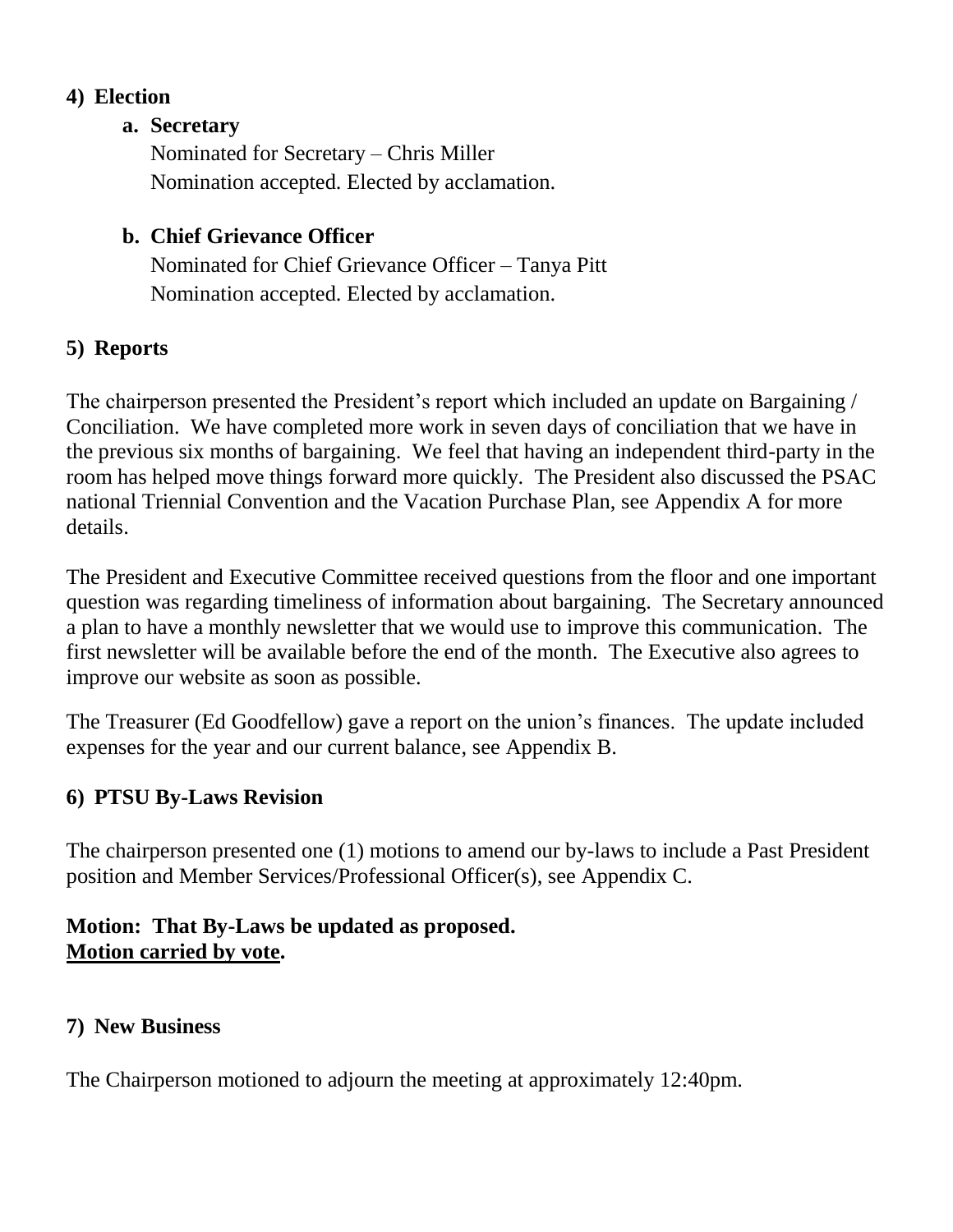# **Appendix A**

# **President's Report**

## **Conciliation**

We have now entered into conciliation, and are seeing progress. So far, your bargaining team has spent 7 days in conciliation, and further dates have been scheduled for 2018:

Jan 15-16 Feb 8-9 Mar 14-15 Mar 20-21

# **PSAC National Triennial Convention**

The PSAC National Triennial Convention will be taking place Sunday, April 29, 2018, at 2:30 pm and concluding Friday, May 4 at 12:00 pm at the Metro Toronto Convention Centre. Based on membership numbers, our local is entitled to send 1 delegate to the Convention.

The selected delegate must be submitted no later than Thursday, January 11, 2018 in order to meet the deadline.

# **Vacation Purchase Policy**

On December 1st, all members with continuing full-time status should have received notice from HR that they are now eligible to apply for UNB's Vacation Purchase Plan. Within bargaining/conciliation, we are also negotiating self-funded leave, with our goal of having it apply to all members, regardless of continuing status.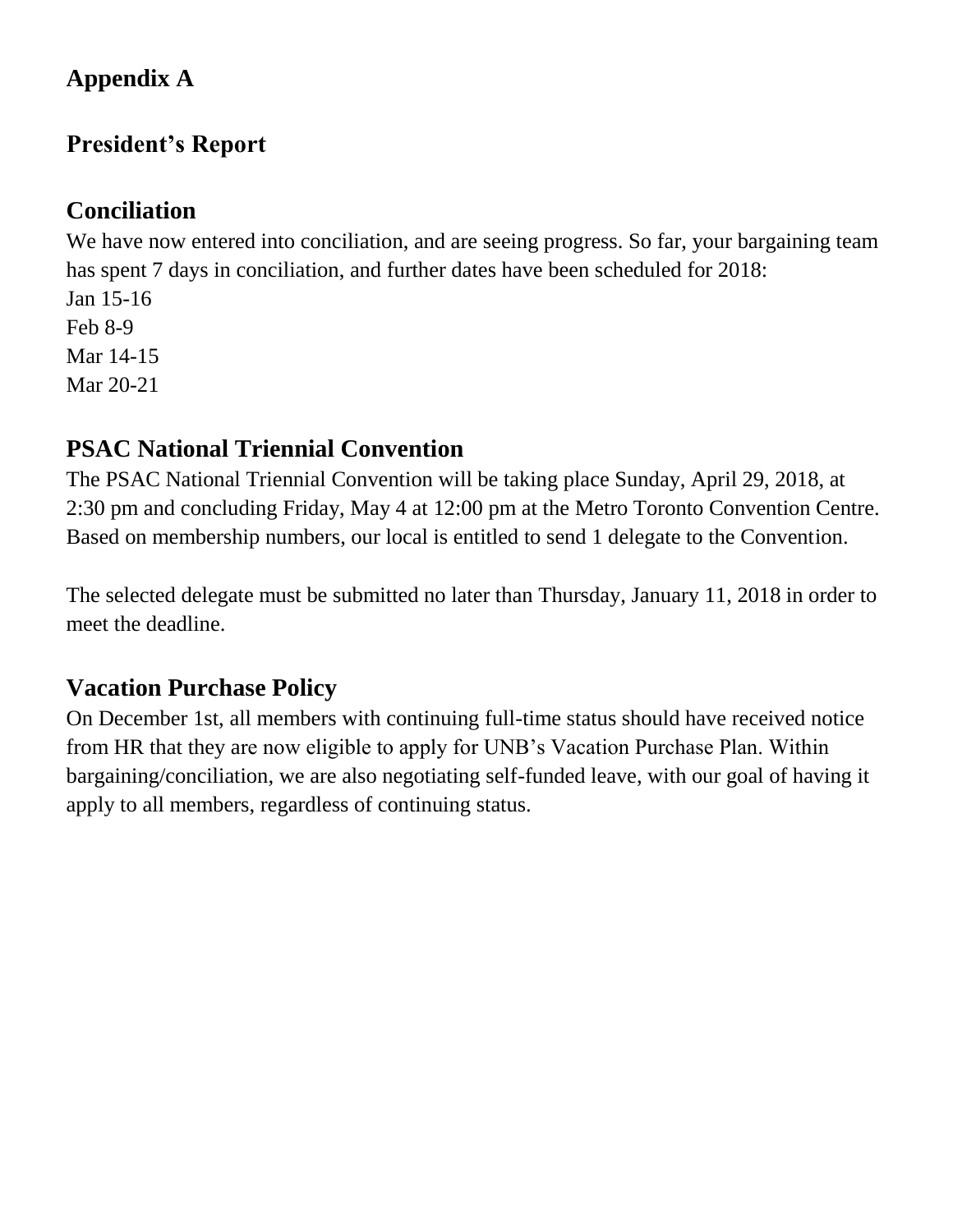# **Appendix B PTSU Financial Statement**

#### Professional and Technical Staff Union

| <b>DATE</b>   | <b>CHEQUE</b>  | <b>PARTICULARS</b>                                          | <b>DEBIT</b> | <b>CREDIT</b> | <b>BALANCE</b> |
|---------------|----------------|-------------------------------------------------------------|--------------|---------------|----------------|
| 31-Dec-13     |                | <b>Start-up Funds</b>                                       |              | \$500.00      | \$500.00       |
| 30-May-14     |                | National deposit for conference                             |              | \$550.00      | \$1,050.00     |
| 30-May-14     |                | <b>ASAP Cheques</b>                                         | \$83.28      |               | \$966.72       |
| 03-Jul-14     | 1              | Sharon Smith-Atlantic Conference St. John, NB               | 71.25        |               | \$895.47       |
| 03-July-14    | $\overline{2}$ | John Hayden-Atlantic Conference St. John, NB                | \$390.86     |               | \$504.61       |
| 16-Mar-15     | 3              | John Hayden-PSAC national Triennial Convention              | \$300.00     |               | 204.61         |
| 01-Apr-15     |                | <b>Operating Loan Start-up</b>                              |              | \$2500.00     | \$2,704.61     |
| 29-Jul-15     | 4              | <b>AGM 2014 Food/Beverages</b>                              | \$127.05     |               | \$2,577.56     |
| ***           | 5              | <b>Voided</b>                                               | ***          | ***           | ***            |
| 29-Jul-15     | $\overline{6}$ | <b>Domain Name Renewal</b>                                  | \$191.88     |               | \$2385.68      |
| 27-Oct-15     | 7              | Not Required*Voided*                                        | ***          | ***           | ***            |
| 27-Oct-15     | 8              | Not Required*Voided*                                        | ***          | ***           | ***            |
| 02-Dec-15     | 9              | <b>Voided</b>                                               | ***          | ***           | ***            |
| 02-Dec-15     | 10             | John Hayden for AGM 2015                                    | \$40.65      |               | \$2345.03      |
| 02-Dec-15     | 11             | <b>Voided</b>                                               | ***          | ***           | ***            |
| 02-Dec-15     | 12             | John Hayden, Printer for Bargaining team                    | \$214.68     |               | \$2,130.35     |
| 29-Feb-16     | 13             | <b>Domain Renewal</b>                                       | \$37.80      |               | \$2,092.55     |
| 12-Apr-16     | 14             | Domain Renewal "Go Daddy"                                   | \$16.94      |               | \$2,075.61     |
| 06-Jul-16     | 15             | John Hayden "Wix Com"                                       | \$199.61     |               | \$1876.00      |
| 19-Aug-16     | 16             | <b>Voided</b>                                               | $***$        | ***           | ***            |
| 23-Sep-16     | 17             | United Campus labour Council(UCLC)                          | \$100.00     |               | \$1,776.00     |
| 02-Dec-16     | 18             | John Hayden DCL Atlantic Conference, Moncton                | \$166.84     |               | \$1,609.16     |
| 20-Dec-16     | 19             | John Hayden Toner Cartridge/Travel Case/Candy for AGM       | \$175.73     |               | \$1,433.43     |
| 21-Apr-17     | 20             | John Hayden Toner Cartridge/Domain Renewal                  | \$102.75     |               | \$1,1330.68    |
| $-$ Jun $-17$ | 21             | Tanya Moore; 7 <sup>th</sup> Atlantic Triennial Convention  | \$50.00      |               | \$1,280.68     |
| $-Jun-17$     | 22             | Chris Miller; 7 <sup>th</sup> Atlantic Triennial Convention | \$50.00      |               | \$1,230.68     |
| 16-Jun-17     | 23             | John Hayden "Wix Com"                                       | \$206.17     |               | \$1,024.51     |
|               |                |                                                             |              |               |                |
|               |                |                                                             |              |               |                |
|               |                |                                                             |              |               |                |
|               |                |                                                             |              |               |                |
|               |                |                                                             |              |               |                |